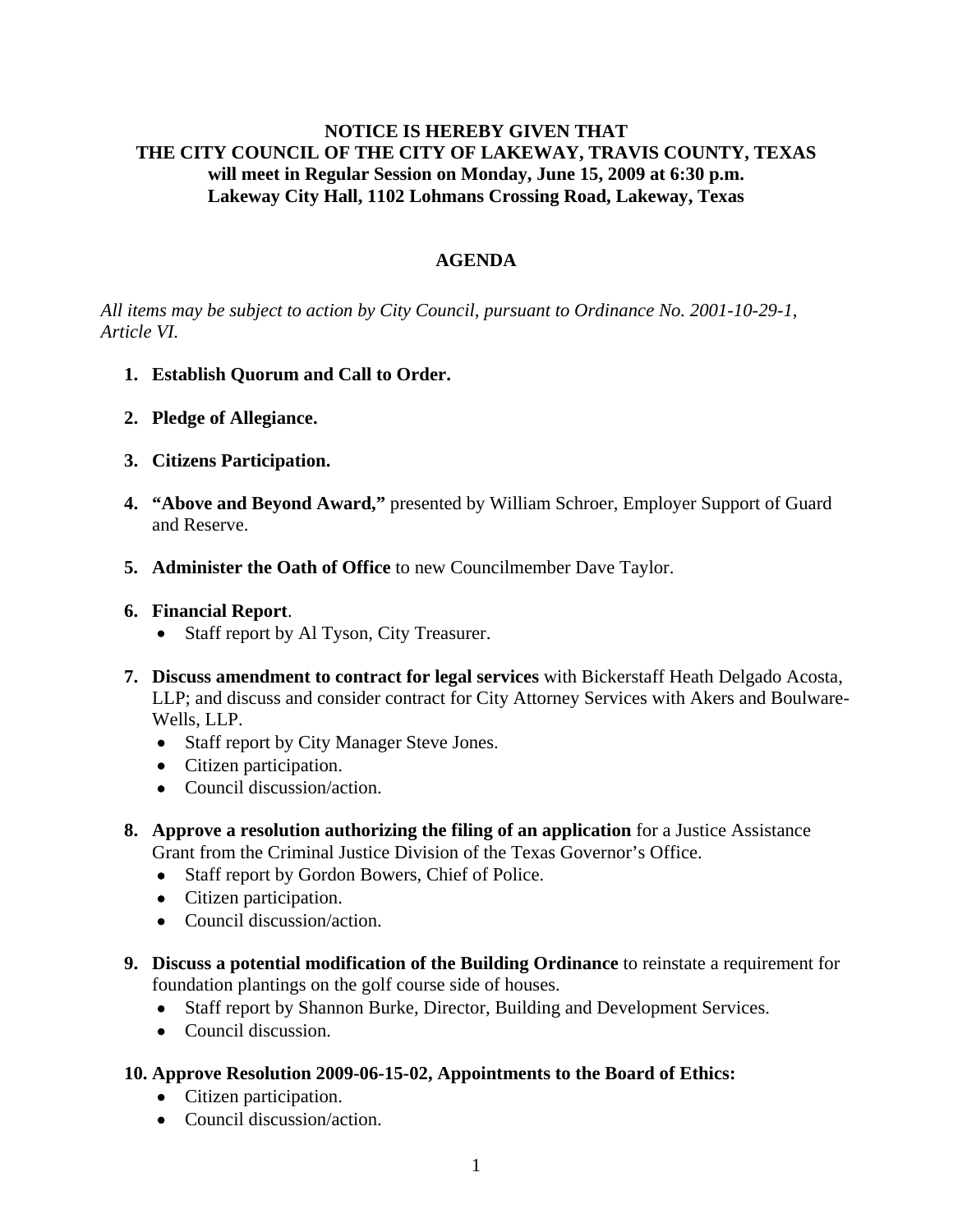### **CONSENT AGENDA: All items may be approved by one Council vote. Members of the Council may pull items from the consent agenda for discussion.**

- **11. Approve Minutes:** Regular Council Meeting of May 18, 2009.
- **12. Approve Minutes:** Special Council Meeting of May 29, 2009.

### **13. Resolution 2009-06-15-03, Appointments to Boards and Commissions:**

- Jimmy Anderson, City Building Commission, Chair.
- Chuck Petter, City Building Commission, Vice Chair.
- Joe Benasutti, City Building Commission, Member.

## **14. Resolution 2009-06-15-04, Appointments to Boards and Commissions:**

- Bill Marquis, Zoning and Planning Commission, Chair.
- Mike Jackson, Zoning and Planning Commission, Member.

### **15. Resolution 2009-06-15-05, Appointments to Boards and Commissions:**

- Jim Hord, Board of Adjustment, Vice Chair.
- P.A. Penley, Board of Adjustment, Member.

## **END CONSENT AGENDA**

**16. Adjourn.** 

**Signed this the \_\_\_\_\_\_\_ day of June 2009.** 

## **David P. DeOme, Mayor**

The City Council may adjourn into Executive Session at any time during the course of this meeting to discuss any matters listed on the agenda, as authorized by the Texas Government Code including, but not limited to, Sections: 551.071 (Consultation with Attorney), 551.072 (Deliberations about Real Property), 551.073 (Deliberations about Gifts and Donations), 551.074 (Personnel Matters), 551.076 (Deliberations about Security Devices), 551.087 (Economic Development), 418.183 (Deliberations about Homeland Security Issues) and as authorized by the Texas Tax Code including, but not limited to, Section 321.3022 (Sales Tax Information).

 **\_\_\_\_\_\_\_\_\_\_\_\_\_\_\_\_\_\_\_\_\_\_\_\_\_**